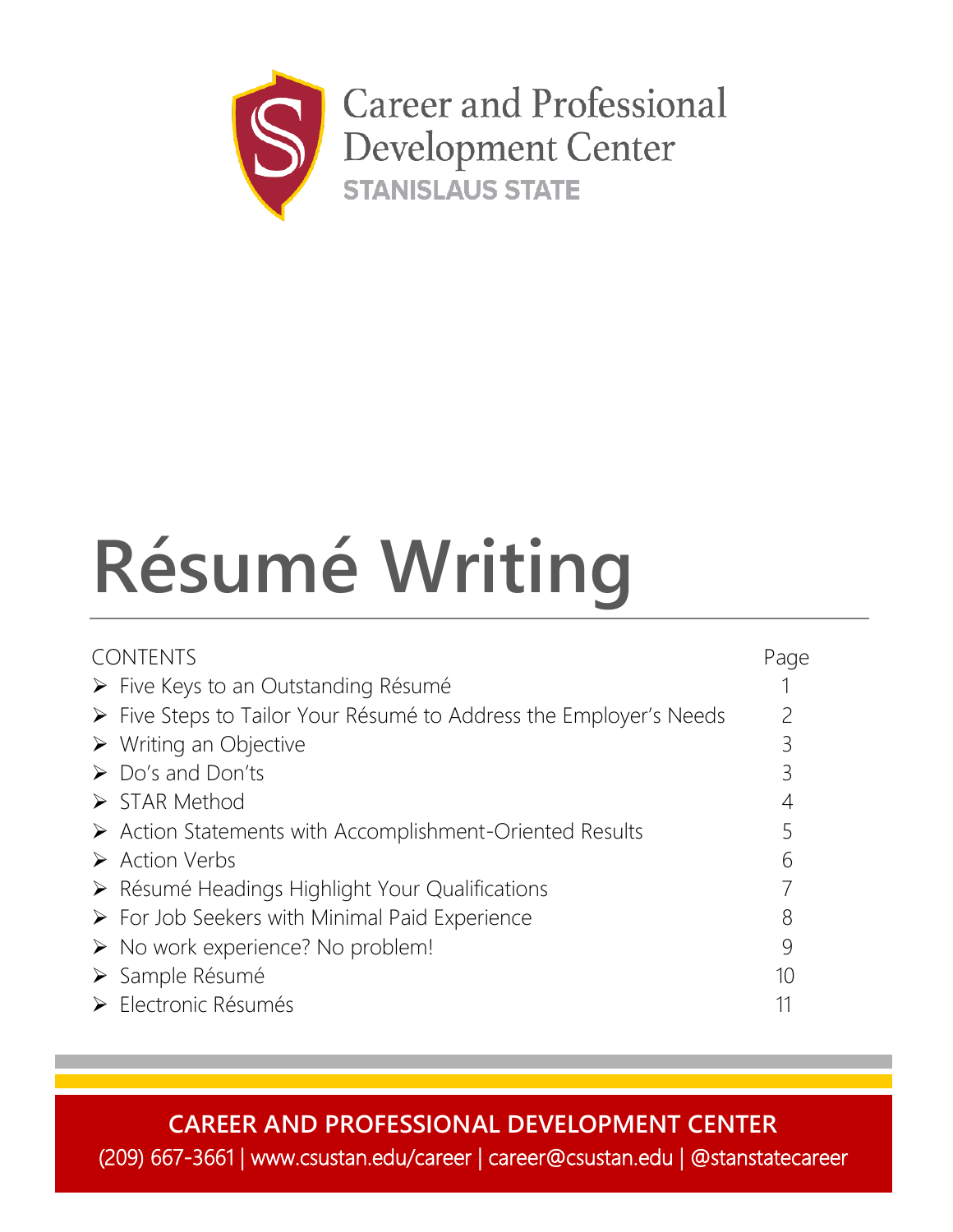# **Five Keys to an Outstanding Résumé**

# A résumé only works if it makes its way to the Hiring Authority who decides to interview you!

- Résumés are *scanned*
	- o By Recruiters usually less than 30 seconds!
	- o By Applicant Tracking Systems (a computer)
- Résumés are screened to *rule out* applicants who do not meet the qualifications or present themselves professionally in writing
- Résumés that make it past the scanners and screeners are scrutinized to reduce the number of candidates and ranked to invite the most qualified to interview

| <b>Because</b>                                                                                              | <b>You Should</b>                                                                                                                                 | <b>Key to Success</b>      |
|-------------------------------------------------------------------------------------------------------------|---------------------------------------------------------------------------------------------------------------------------------------------------|----------------------------|
| Recruiters and Hiring<br>Mangers look for candidates<br>who are "best qualified" for a<br>specific position | Tailor your résumé to each<br>position and the employer's<br>needs                                                                                | <b>FOCUS</b>               |
| Recruiters and Hiring<br>Managers look for results and<br>achievements with<br>quantifiable data            | Write a "results oriented"<br>résumé and quantify where<br>possible                                                                               | <b>ACCOMPLISHMENTS</b>     |
| Skills are transferable from<br>one job, or situation, to<br>another                                        | Give concrete examples of<br>your relevant transferable<br>skills                                                                                 | <b>TRANSFERABLE SKILLS</b> |
| Résumés are often placed<br>into keyword searchable<br>databases                                            | Analyze the position<br>description for keywords-<br>use the same verbs and add<br>nouns for the specific details<br>from your activities (nouns) | <b>KEYWORDS</b>            |
| Recruiters and Hiring<br>Managers scan résumés                                                              | Ensure the readability of<br>your one page résumé                                                                                                 | <b>APPEARANCE</b>          |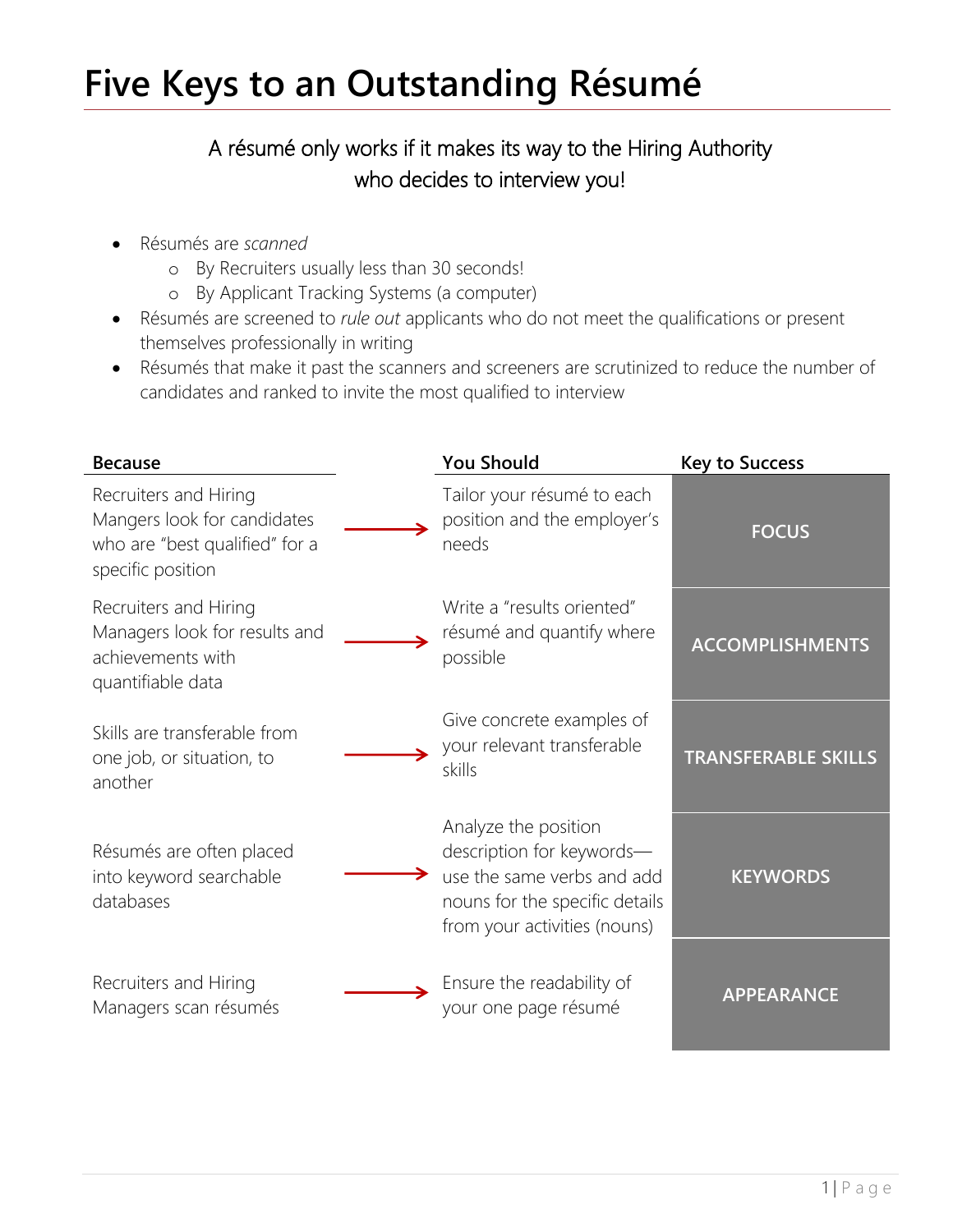# **Five Steps to Tailor Your Résumé to Address the Employer's Needs**



Everything on a résumé must be on target. Your targeted résumé should make it easy for the reader or computer program to see that you have the qualifications needed for the job.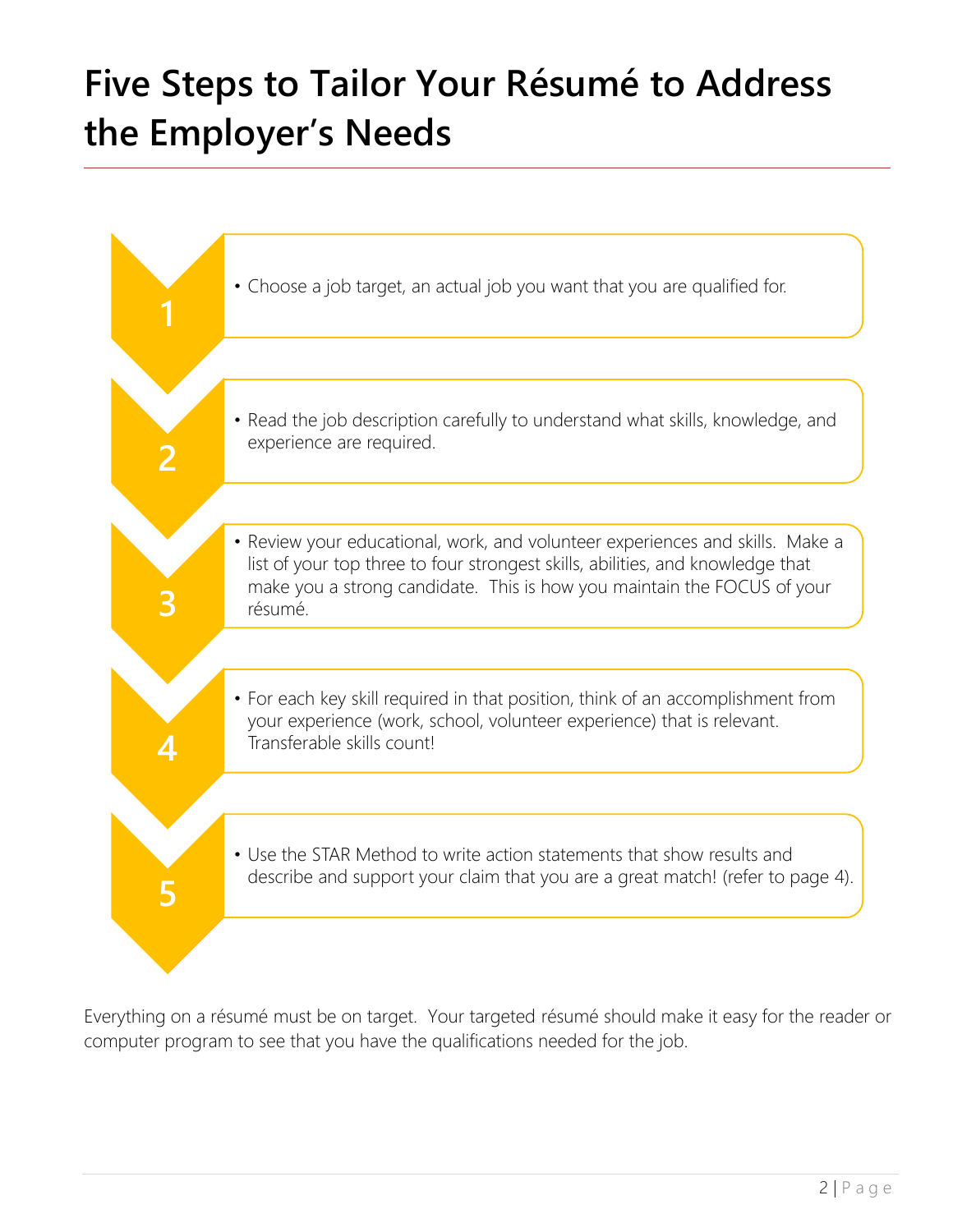# **Writing an Objective**

An objective is optional on a résumé and when written well will help the recruiter or hiring manager understand why you are interested in the position. Write an objective that is brief and to the point. Below are examples to help you develop your objective.

Formula 1: Focus on the kind of position you want (or the title of the one you're applying for). *Example: Seeking a part-time position as an Administrative Assistant.*

Formula 2: Focus on the field or industry in which you are interested in working. *Example: Seeking a position in the Information Technology field.*

Formula 3: Focus on your skills and abilities.

*Example: Seeking a position that will utilize my communication, data-entry skills, and strong work ethic.*

# **Do's and Don'ts**

Do:

- Schedule a résumé critique appointment with a Career Advisor
- Proofread and review for consistent formatting
- List information in order of importance and relevance to the job description
- Create a separate reference list to bring to the interview
- $\bullet$  Use 14 16 point font size for your name and 10 12 for the body of your résumé
- Single space within paragraphs and double space between sections
- Use 8 1/2" X 11" white or ivory résumé paper
- Use 1 inch margins, never less than 0.5 inches
- Include your name and page number at the top of the second page (if you have one)

### Don't:

- Use fancy fonts or colors. Use readable fonts such as Times, Helvetica or Palatino.
- Use an unprofessional email address (i.e. hotmama@gmail.com)
- Use an unprofessional voicemail greeting
- List references on your résumé
- Use phrases such as "responsibilities included"
- Use résumé templates included in word processing software
- Include routine job duties such as "making copies"
- Write long objectives such as, "To find a sales position at a medium sized corporation where I can grow and develop my management skills
- Use abbreviations
- Crowd the page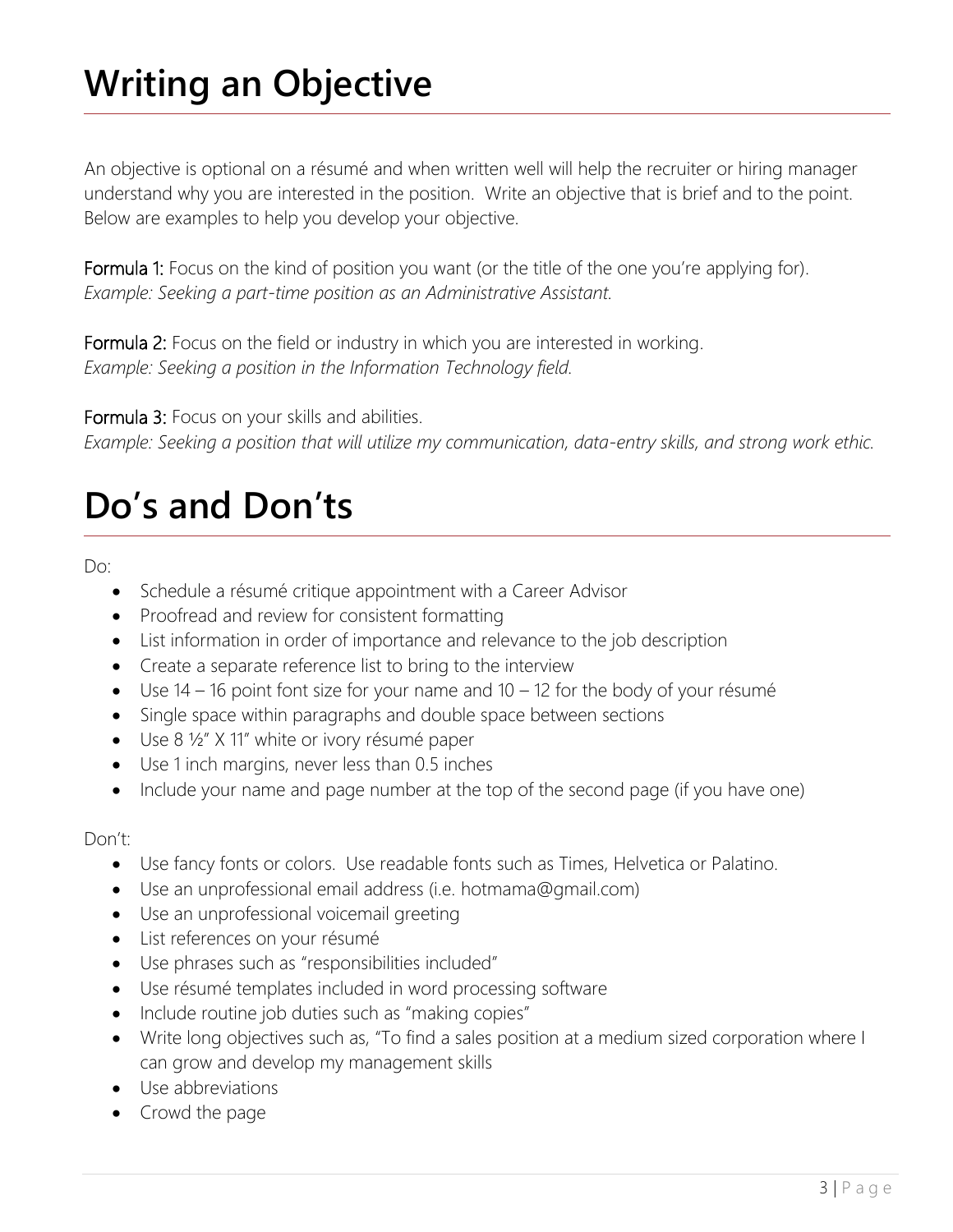# **STAR Method**

A formula for writing better bullet/accomplishment statements. The STAR Method helps you think of concrete examples of your relevant accomplishments, functional skills, and characteristics.

| <b>Situation</b> | Describe the context and the nature of a problem or issue you faced. |
|------------------|----------------------------------------------------------------------|
| $T_{ask}$        | Describe the task(s) that needed to be done.                         |

**Action(s)** Relate what *you* actually did. What skills did you apply to the task? Describe the time frame, if relevant, and other details to help the reader "see" you in action. How did *you* contribute to your team's effort?

**Results** What was the result of your actions?

(Knowledge/Skills: What skill did you use or develop? What did you learn?)

| <b>STAR Method Example</b>                                             | You would write:              |
|------------------------------------------------------------------------|-------------------------------|
| S: Business fraternity                                                 | Organized business fraternity |
| T: Charity Event                                                       | philanthropic events resulted |
| A: Organized                                                           | in contributions exceeding    |
| R: Raised more than $$4,000.00$                                        | \$4,000.00.                   |
| S: Unsatisfied customer                                                | Developed outstanding         |
| T: Resolve customer's complaint                                        | customer service skills by    |
| A: Listened to the customer. Analyzed the situation and determined     | resolving customer            |
| customer was overcharged last week. Reimbursed the customer.           | complaints and ensuring       |
| R: Customer felt understood, satisfied with customer service, and will | customer satisfaction at all  |
| likely continue shopping at the store                                  | times.                        |
| Quantify whenever possible.                                            |                               |

- Issued up to 365 purchase orders annually
- Managed front office functions to support staff of 4
- Researched and selected phone system valued at \$16,000.00
- Scheduled appointments for 3 staff members

### **★★★ Your accomplishments are the STARs on your résumé! ★★★**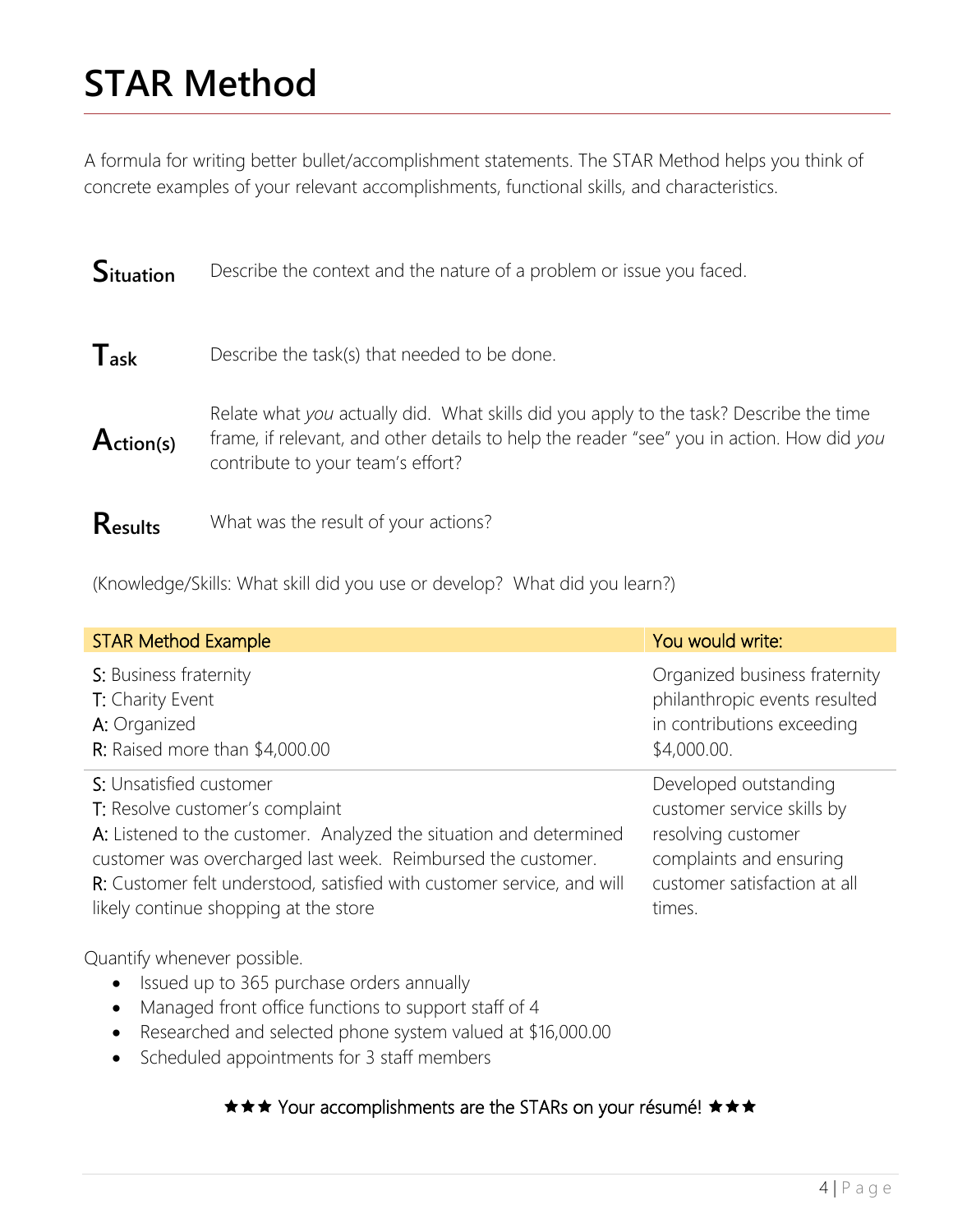# **Action Statements with Accomplishment-Oriented Results**

This chart demonstrates how action words create an accomplishment-oriented word picture. Basic duties and responsibilities are described in the first column. The second column changes these passive phrases into active statements. The third column includes accomplishment-oriented results. Adding results lengthens the paragraphs. Selectively choose those that best market you for your chosen job.

| Passive                                  | Active                                                                  | Accomplishment-Oriented                                                                                                                                                                                                    |
|------------------------------------------|-------------------------------------------------------------------------|----------------------------------------------------------------------------------------------------------------------------------------------------------------------------------------------------------------------------|
| Duties included teaching<br>art lessons. | Prepared and displayed creative<br>art activities.                      | Prepared creative art activities, increasing<br>students' interest and abilities. Awarded<br>four blue ribbons at District Art Show.                                                                                       |
| Worked with customer<br>service.         | Provided customer service for<br>bank services.                         | Provided exceptional customer service<br>through resolution of problems,<br>explanation of bank services and policies,<br>and knowledge of financial planning.<br>Received "outstanding" customer<br>satisfaction surveys. |
| Responsible for clerical<br>duties.      | Assisted supervisor with<br>clerical/office procedures to save<br>time. | Successfully developed and implemented<br>systems to streamline office procedures<br>and increase productivity.                                                                                                            |
| Department manager.                      | Managed department and<br>recruited participants.                       | Staffed and managed a $20 - 30$ person<br>department that recruited participants for<br>marketing research studies. Cut costs by<br>one-third in less than six months.                                                     |
| Responsible for counseling<br>offenders. | Counseled ex-offenders on<br>career, alcohol, and drug abuse.           | Acquired considerable counseling<br>experience through 300 hours of one-on-<br>one counseling sessions with ex-offenders<br>in the areas of career assessment, alcohol,<br>and drug abuse.                                 |

Maintain the focus of your résumé by devoting more space (bullets) to those positions that are directly related to your target. Other positions might have fewer bullets or none at all.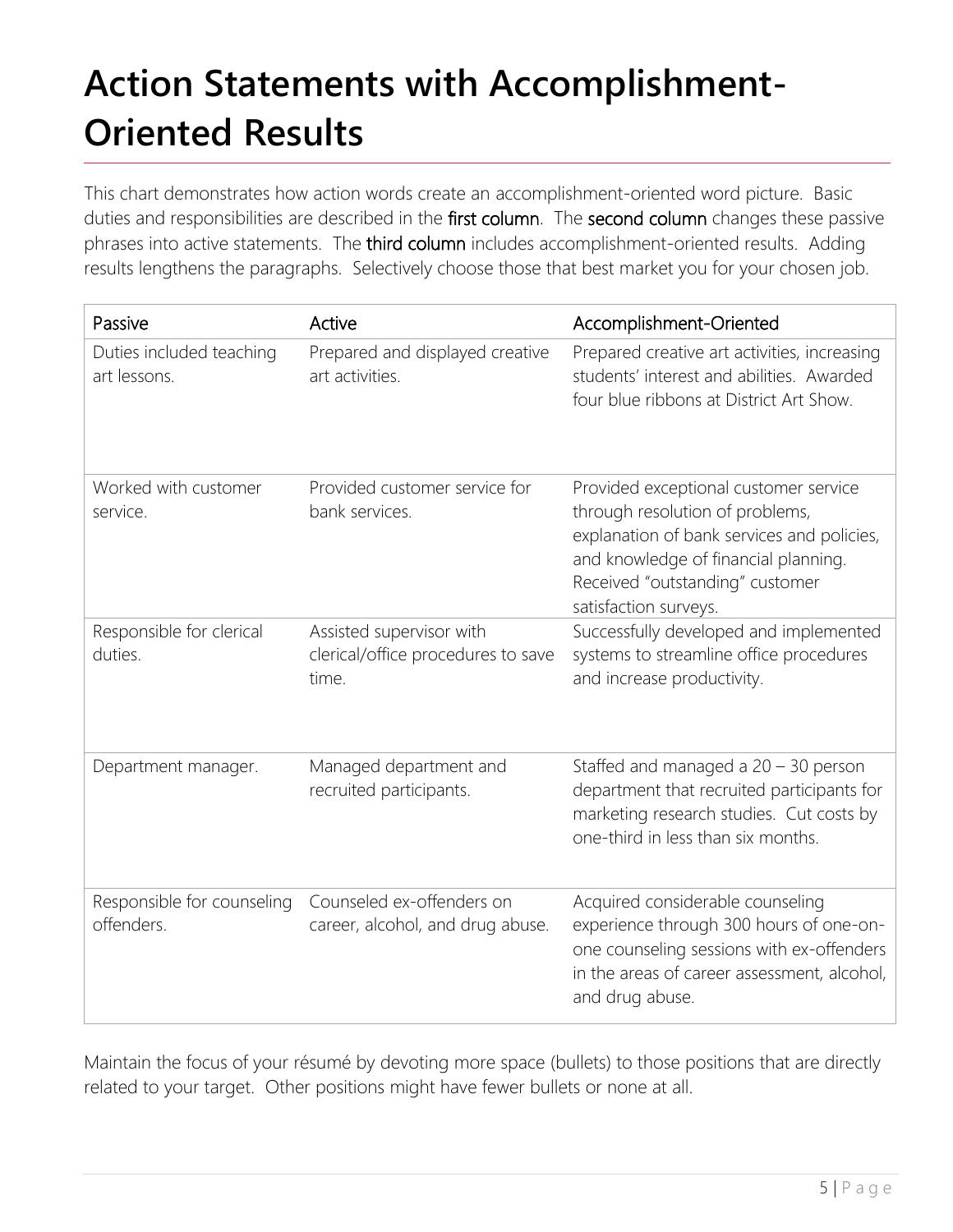# **Action Verbs**

Using what you know now, brainstorm responses to the questions below. Start with an action verb to describe *Who, What, How, Where, and Why* with an end result.

- Did a supervisor or professor hand-pick you for additional responsibilities or special project(s)? Also list situations in which you chose to take on additional responsibilities.
- What community service projects did you undertake and what were the results of your efforts?
- How have you used organizational or managerial skills?
- List situations in which you've handled money or budgets. How have you raised, collected, or managed funds?
- Give one or more examples of ways you have exhibited interpersonal skills.
- Have you recruited new members to any organizations?
- In what situations have you employed problem-solving, conflict-resolution, or mediation skills?
- Describe any situations in which you responded to complaints.
- How have you demonstrated teamwork?
- List situations in which you were required to juggle many projects simultaneously under deadline pressure.

| Management   | Recommended   | Persuaded  | Solicited     | <b>Analysis</b> | Educated       | Integrated       |
|--------------|---------------|------------|---------------|-----------------|----------------|------------------|
| Achieved     | Reviewed      | Promoted   | Solved        | Assessed        | Enabled        | Invented         |
| Administer   | Scheduled     | Publicized |               | Collected       | Encouraged     | Originated       |
| Analyzed     | Selected      | Recruited  | Descriptive   | Complied        | Explained      | Performed        |
| Arranged     | Succeeded     | Reported   | <b>Words</b>  | Computed        | Facilitated    | Revitalized      |
| Appointed    | Supervised    | Spoke      | Ability       | Conducted       | Guided         | Shaped           |
| Contracted   |               | Translated | Capability    | Critiqued       | Informed       |                  |
| Consolidated | Communication | Wrote      | Competence    | Diagnosed       | Instructed     | <b>Technical</b> |
| Coordinated  | Addressed     |            | Consistently  | Evaluated       | Referred       | Assembled        |
| Delegated    | Advised       | Financial  | Constantly    | Examined        | Set goals      | <b>Built</b>     |
| Directed     | Arbitrated    | Allocated  | Efficiently   | Extracted       | Stimulated     | Devised          |
| Developed    | Authored      | Appraised  | Knowledgeable | Experimented    | Trained        | Engineered       |
| Employed     | Clarified     | Audited    | Maturely      | Explored        | United         | Fabricated       |
| Established  | Coached       | Balanced   | Productively  | Identified      | Volunteered    | Maintained       |
| Evaluated    | Collaborated  | Budgeted   | Professional  | Interviewed     |                | Monitored        |
| Expanded     | Communicated  | Calculated | Profitably    | Investigated    | Creative       | Operated         |
| Hired        | Drafted       | Compiled   | Repeatedly    | Researched      | Acted          | Technical        |
| Initiated    | Edited        | Forecasted | Resourcefully | Summarized      | Composed       |                  |
| Improved     | Formulated    | Financed   | Significantly | Surveyed        | Conceptualized |                  |
| Increased    | Influenced    | Funded     | Substantially | Synthesized     | Created        |                  |
| Introduced   | Interpreted   | Marketed   | Successfully  | Systematized    | Designed       |                  |
| Negotiated   | Lectured      | Measured   | Technically   |                 | Dramatized     |                  |
| Organized    | Managed       | Modified   | Versatility   | Interpersonal   | Fashioned      |                  |
| Oversaw      | Mediated      | Projected  | Vigorously    | Adapted         | Founded        |                  |
| Planned      | Moderated     | Purchased  | Well educated | Counseled       | Illustrated    |                  |
| Prioritized  | Motivated     | Sold       | Well rounded  | Demonstrated    | Instituted     |                  |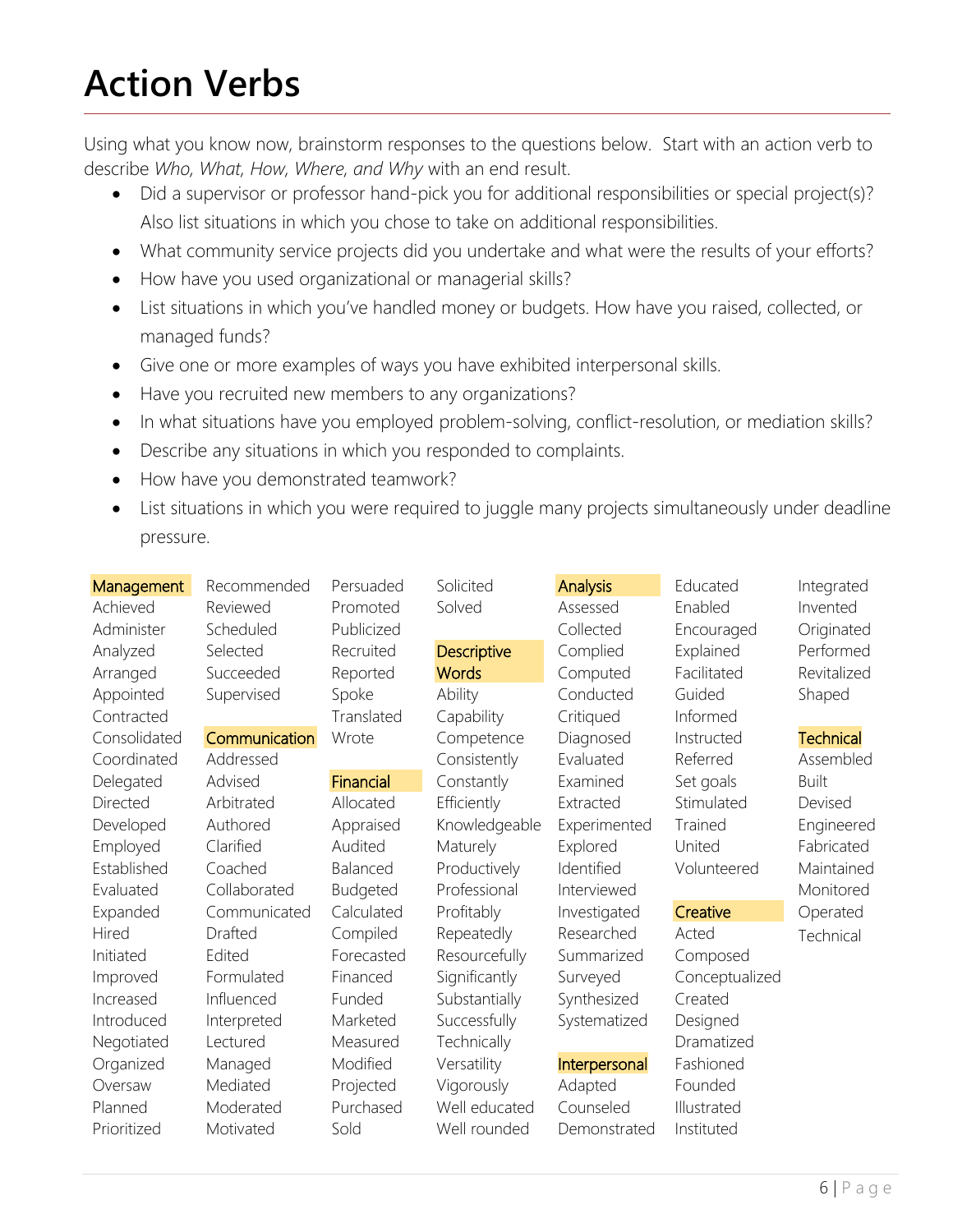# **Résumé Headings Highlight Your Qualifications**

Strategically order headings to place the most important information at the "top" of your résumé. For technical skills, be sure to include your level of proficiency (Knowledge of, Familiar with, Experience in, etc.).

### Example of Heading Order

**Objective** Skills Education • Related Coursework

- Projects
- Honors and Awards

Work experience Internships Volunteer Experience **Training** 

### Work Experience

- List your most recent work first, then your earlier work (*reverse* chronological order)
- Include the name of the employer, your job title, location, and the dates of employment
- Include all work experience, even if it was short term or unpaid
- Include all jobs even if they are not related to your current job objective, because they help create a picture of reliability and willingness to work
- Include jobs even if your parents or relatives were the employer
- Emphasize job-related skills and abilities by writing strong phrases that begin with a verb (see list of "Action Verbs" on pg. 6)
- Always keep the needs of your employer in mind. Address the specific requirements of a position by relating your related skills, qualifications, and accomplishments
- List accomplishments whenever possible rather than just describing duties
- Write short, clear phrases. Use the minimum number of words necessary to accurately convey what you want to say
- Use present tense verbs for current positions and past tense verbs for previous positions
- Avoid introductory phrases such as "my duties included" or "I was in charge of"
- Avoid personal pronouns ("my" or "I")
- Avoid use of verbs ending in "ing"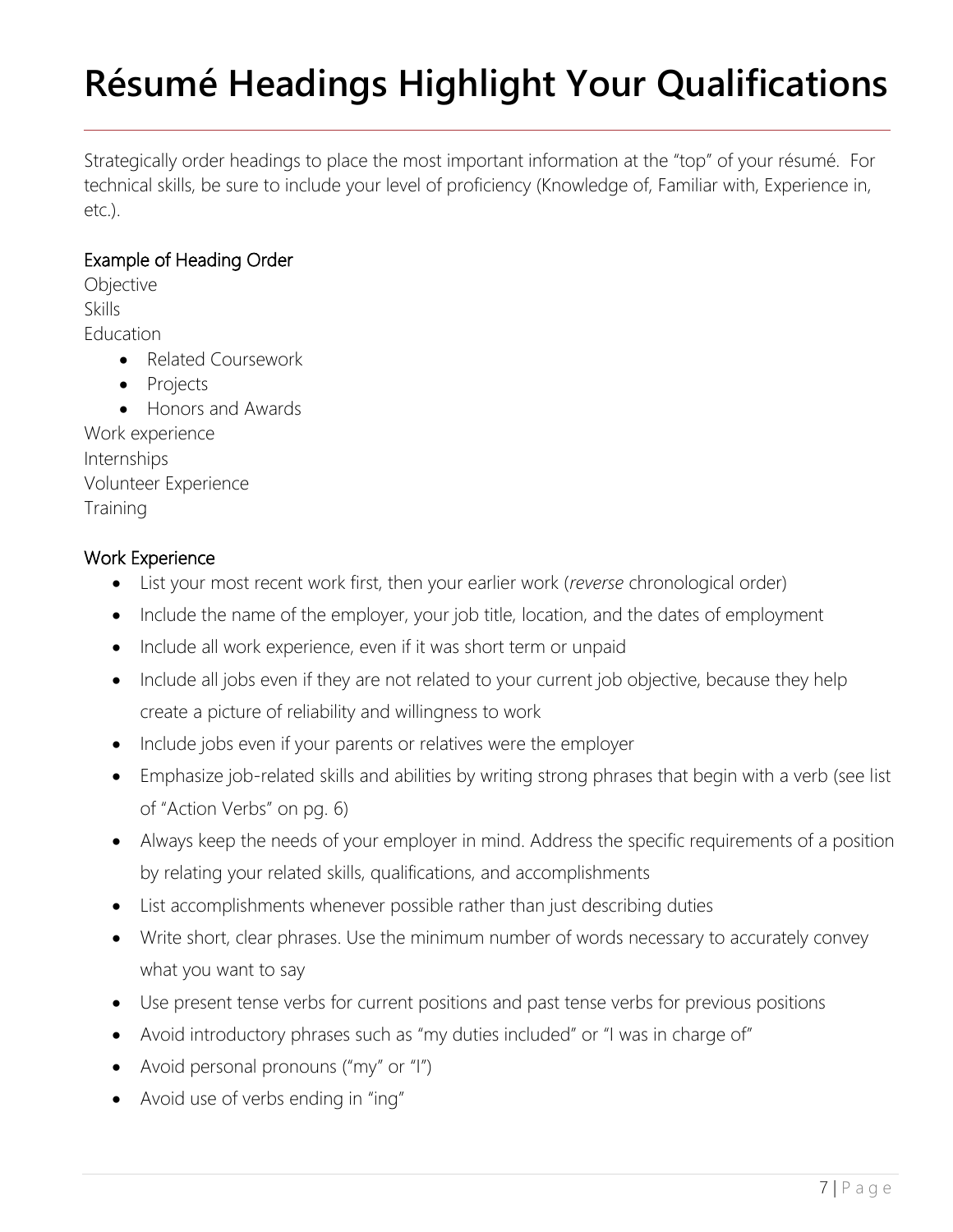# **For Job-Seekers with Minimal Paid Experience**

List relevant accomplishments from:

- Internships
- Summer jobs
- Campus jobs (work-study)
- Entrepreneurial/self-employed jobs
- Temporary work
- Certification courses
- Campus activity positions
- Fraternity/sorority/social club positions
- Extracurricular or sports leadership positions
- Volunteer work (school, church, club, not-for-profit organizations)
- Classroom experiences, assignments, research papers/projects (group project, hands-on assignments, "real-world" experiences, laboratory experience, presentations, study-abroad programs, simulations)

Mention any positions of leadership and responsibility. Examples: "club treasurer", "school newspaper editor", etc. Be sure to address the job requirements (qualifications or skills required) for a specific position.

*Job Requirement*: "Ability to meet deadlines" Your experience:

- Edited and distributed a 4-page monthly newsletter for the Criminal Justice Club
- Conducted extensive research utilizing scholarly articles for term paper in Terrorism and Homeland Security course (include title of the paper)

Additional skills suggested by these descriptions: writing ability, critical thinking, prioritizing, organizational skills, time management, computer skills

NOTE: These additional skills describe "how" you performed, therefore, showing the value you can bring to your work. This is why employers value work experience. However, you could have gained these same skills from an extracurricular activity. For example, if you were in charge of handling the money for a fund-raising activity. So, analyze all of your activities for the "additional skills and qualities" you can expand on when writing bullets. The STAR Method (pg. 4) helps you do it!

# Creating strong, descriptive bullets prepares you to stand out in interviews too!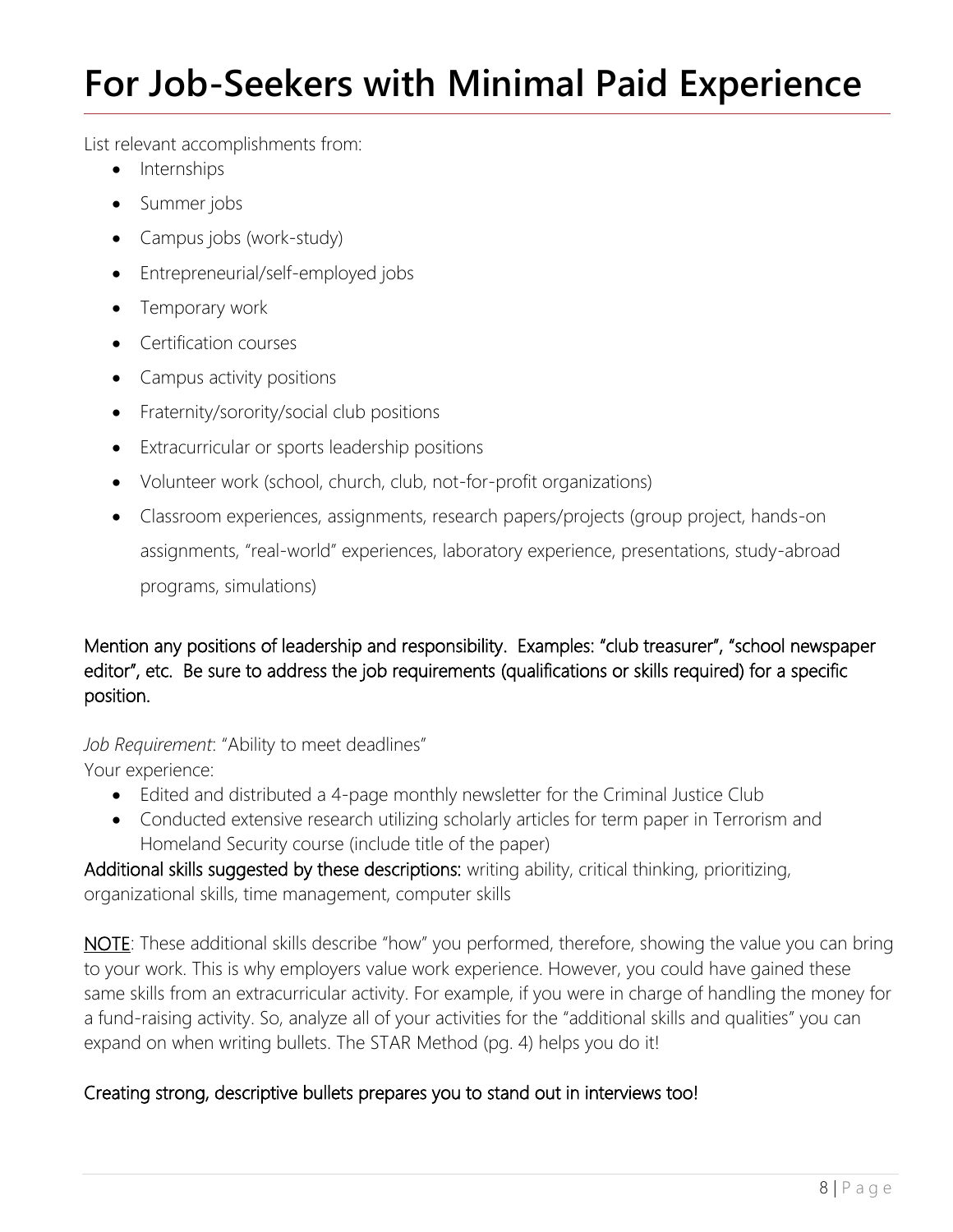# **No work experience? No problem!**

You have more skills than you realize! Remember, skills are *transferable* from one situation to another. For example, planning and prioritizing (academic) work while in college are both transferable skills that are valued in the work place (#4 below). Assess strengths and transferable skills gained from your education, extracurricular activities, sports and/or volunteer experiences.

College students also obtain marketable transferable skills from pursuing a degree. Feature relevant coursework (major and relevant general education), group projects that show how you used your skills/knowledge, and self-management skills (focused, on-time, etc.). Employers need skills that you may take for granted. Describe your computer skills, language skills, and all other relevant skills or character traits such those described below. Just be sure to describe how you used or developed the skill or how the character trait adds value.



Character counts! Don't just say it. Prove

it! "Prove" that you have character skills (adaptable, flexible, hard-working) Identify important characteristics necessary to perform superbly in the target position. Think of *concrete examples* from your accomplishments on your jobs and activities to communicate your character skills.

For example: "Maintained 4.0 GPA while financing 80% of education through fulltime employment"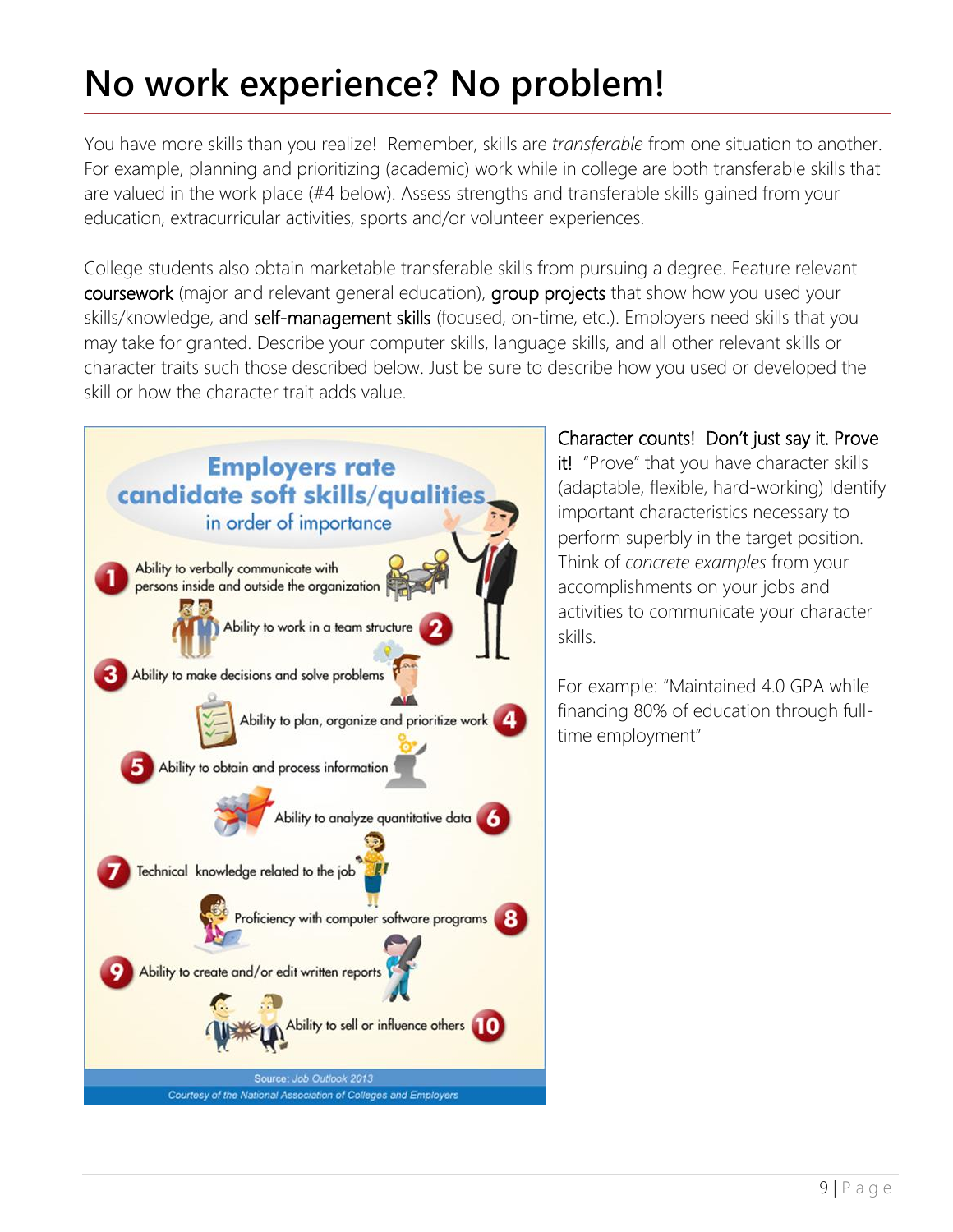# **Sample Résumé**

# **First and Last Name**

Street Address • City, State Zip Student@csustan.edu • Phone Number Portfolio: Portfolium web address is optional.

### **OBJECTIVE**

Utilize the formula on page 3 to focus on the kind of position you want, field or industry you are interested in, or your skills and abilities.

### **SKILLS**

- List software and proficiency (advanced knowledge, familiar with, etc.)
- List language(s) and proficiency (fluent, conversational or basic).
- Demonstrated experience with…

### **EDUCATION**

### **California State University, Stanislaus, Turlock, CA**

Bachelor of Arts or Science, Name of Major Graduation Month Year Minor or Concentration Overall GPA 4.0 and/or Major GPA 4.0 Dean's List: Semester and Year

### **Related Coursework**

Course Title Course Title

Course Title Course Title

### **AWARDS**

List name of award, Year

### **EXPERIENCE**

Company/Organization Name, City, State

- Use bullet points to describe your accomplishments (bullets will lead the reader's eyes more easily)
- Always start each bullet with "action verbs" add adjectives to emphasize
- State an accomplishment that demonstrates your skills in this field/position
- Use present tense verbs for current positions and past tense for previous positions

### **INTERNSHIP EXPERIENCE**

#### **Internship Title**  Month Year – Month Year – Month Year – Month Year – Month Year – Month Year – Month Year – Month Year – Month Year – Month Year – Month Year – Month Year – Month Year – Month Year – Month Year – Month Y

Company/Organization Name, City, State

Use bullet points same as work experience above to describe accomplishments

# **VOLUNTEER EXPERIENCE**

Community Service Organization, City, State

 Write accomplishment statements and describe transferable skills the same as you would for paid work, if relevant

**Position Title** Month Year – Month Year – Month Year – Month Year – Month Year – Month Year – Month Year – Month Year – Month Year – Month Year – Month Year – Month Year – Month Year – Month Year – Month Year – Month Year

**Volunteer Title** Month Year – Month Year – Month Year – Month Year – Month Year – Month Year – Month Year – Month Year – Month Year – Month Year – Month Year – Month Year – Month Year – Month Year – Month Year – Month Yea